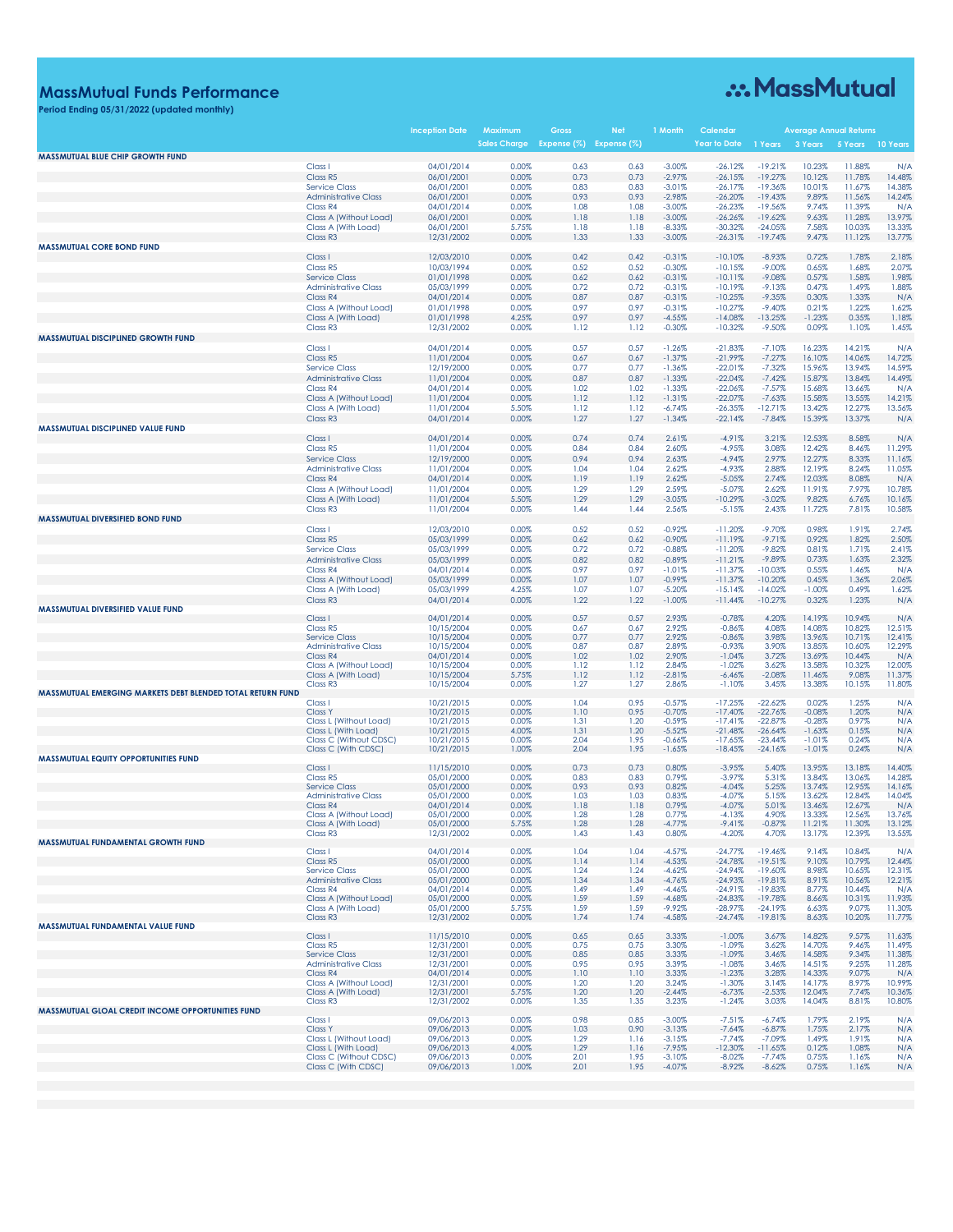## **MassMutual Funds Performance Period Ending 05/31/2022 (updated monthly)**

# ... MassMutual

|                                                |                                                     | Inception Date           | Maximum<br><b>Sales Charge</b> | Gross<br>Expense (%) Expense (%) |              | 1 Month              | Calendai<br><b>Year to Date</b> | 1 Years                | Average Annual Returns<br>3 Years | 5 Years         | 10 Years         |
|------------------------------------------------|-----------------------------------------------------|--------------------------|--------------------------------|----------------------------------|--------------|----------------------|---------------------------------|------------------------|-----------------------------------|-----------------|------------------|
| MASSMUTUAL GLOBAL EMERGING MARKETS EQUITY FUND | Class <sub>1</sub>                                  | 09/18/2018               | 0.00%                          | 2.93                             | 0.90         | 2.00%                | $-9.09%$                        | $-17.02%$              | 4.32%                             | N/A             | N/A              |
|                                                | <b>Class Y</b>                                      | 09/18/2018               | 0.00%                          | 2.96                             | 0.90         | 2.00%                | $-9.10%$                        | $-17.02%$              | 4.32%                             | N/A             | N/A              |
|                                                | Class L (Without Load)<br>Class L (With Load)       | 09/18/2018<br>09/18/2018 | 0.00%<br>4.00%                 | 3.20<br>3.20                     | 1.15<br>1.15 | 1.98%<br>$-3.06%$    | $-9.21%$<br>$-13.72%$           | $-17.29%$<br>$-18.09%$ | 4.03%<br>4.03%                    | N/A<br>N/A      | N/A<br>N/A       |
|                                                | Class C (Without CDSC)                              | 09/18/2018               | 0.00%                          | 3.93                             | 1.90         | 1.91%                | $-9.47%$                        | $-17.88%$              | 3.27%                             | N/A             | N/A              |
| <b>MASSMUTUAL GLOBAL FLOATING RATE FUND</b>    | Class C (With CDSC)                                 | 09/18/2018               | 1.00%                          | 3.93                             | 1.90         | 0.91%                | $-10.38%$                       | $-18.67%$              | 3.27%                             | N/A             | N/A              |
|                                                | Class I                                             | 09/06/2013               | 0.00%                          | 0.78                             | 0.75         | $-2.71%$             | $-3.53%$                        | $-1.59%$               | 2.98%                             | 3.19%           | N/A              |
|                                                | <b>Class Y</b><br>Class L (Without Load)            | 09/06/2013<br>09/06/2013 | 0.00%<br>0.00%                 | 0.85<br>1.07                     | 0.75<br>1.00 | $-2.71%$<br>$-2.85%$ | $-3.53%$<br>$-3.69%$            | $-1.59%$<br>$-1.91%$   | 2.96%<br>2.67%                    | 3.17%<br>2.89%  | N/A<br>N/A       |
|                                                | Class L (With Load)                                 | 09/06/2013               | 3.00%                          | 1.07                             | 1.00         | $-6.70%$             | $-7.50%$                        | $-5.77%$               | 1.64%                             | 2.27%           | N/A              |
|                                                | Class C (Without CDSC)<br>Class C (With CDSC)       | 09/06/2013<br>09/06/2013 | 0.00%<br>1.00%                 | 1.81<br>1.81                     | 1.75<br>1.75 | $-2.82%$<br>$-3.78%$ | $-3.98%$<br>$-4.93%$            | $-2.59%$<br>$-3.54%$   | 1.92%<br>1.92%                    | 2.14%<br>2.14%  | N/A<br>N/A       |
| <b>MASSMUTUAL GLOBAL FUND</b>                  | Class I                                             | 04/01/2014               | 0.00%                          | 0.84                             | 0.84         | $-0.31%$             | $-25.78%$                       | $-21.19%$              | 8.48%                             | 7.57%           | N/A              |
|                                                | Class R5                                            | 12/31/2004               | 0.00%                          | 0.94                             | 0.94         | $-0.23%$             | $-25.79%$                       | $-21.25%$              | 8.38%                             | 7.46%           | 10.66%           |
|                                                | <b>Service Class</b><br><b>Administrative Class</b> | 12/31/2004<br>12/31/2004 | 0.00%<br>0.00%                 | 1.04<br>1.14                     | 1.04<br>1.14 | $-0.31%$<br>$-0.31%$ | $-25.88%$<br>$-25.90%$          | $-21.37%$<br>$-21.47%$ | 8.25%<br>8.13%                    | 7.36%<br>7.25%  | 10.54%<br>10.43% |
|                                                | Class R4                                            | 04/01/2014               | 0.00%                          | 1.29                             | 1.29         | $-0.32%$             | $-25.96%$                       | $-21.56%$              | 7.97%                             | 7.09%           | N/A              |
|                                                | Class A (Without Load)<br>Class A (With Load)       | 12/31/2004<br>12/31/2004 | 0.00%<br>5.50%                 | 1.39<br>1.39                     | 1.39<br>1.39 | $-0.40%$<br>$-5.88%$ | $-26.00%$<br>$-30.07%$          | $-21.67%$<br>$-25.98%$ | 7.86%<br>5.85%                    | 6.98%<br>5.78%  | 10.14%<br>9.52%  |
|                                                | Class R <sub>3</sub>                                | 12/31/2004               | 0.00%                          | 1.54                             | 1.54         | $-0.40%$             | $-26.03%$                       | $-21.80%$              | 7.69%                             | 6.80%           | 9.99%            |
| <b>MASSMUTUAL GROWTH OPPORTUNITIES FUND</b>    | Class I                                             | 12/07/2011               | 0.00%                          | 0.77                             | 0.75         | $-5.82%$             | $-36.05%$                       | $-32.50%$              | 6.41%                             | 9.96%           | 11.80%           |
|                                                | Class R5                                            | 05/01/2000               | 0.00%<br>0.00%                 | 0.87<br>0.97                     | 0.85<br>0.95 | $-5.85%$             | $-36.02%$<br>$-36.02%$          | $-32.50%$<br>$-32.59%$ | 6.33%<br>6.21%                    | 9.86%<br>9.74%  | 11.68%<br>11.56% |
|                                                | <b>Service Class</b><br><b>Administrative Class</b> | 05/01/2000<br>05/01/2000 | 0.00%                          | 1.07                             | 1.05         | $-5.82%$<br>$-5.72%$ | $-36.02%$                       | $-32.64%$              | 6.12%                             | 9.66%           | 11.46%           |
|                                                | Class R4<br>Class A (Without Load)                  | 04/01/2014<br>05/01/2000 | 0.00%<br>0.00%                 | 1.22<br>1.32                     | 1.20<br>1.30 | $-5.71%$<br>$-5.88%$ | $-36.18%$<br>$-36.13%$          | $-32.72%$<br>$-32.80%$ | 5.91%<br>5.86%                    | 9.47%<br>9.38%  | N/A<br>11.17%    |
|                                                | Class A (With Load)                                 | 05/01/2000               | 5.75%                          | 1.32                             | 1.30         | $-11.06%$            | $-39.65%$                       | $-36.50%$              | 3.88%                             | 8.15%           | 10.54%           |
| <b>MASSMUTUAL HIGH YIELD FUND</b>              | Class R <sub>3</sub>                                | 12/31/2002               | 0.00%                          | 1.47                             | 1.45         | $-6.16%$             | $-36.33%$                       | $-33.13%$              | 5.59%                             | 9.17%           | 10.95%           |
|                                                | Class I                                             | 03/01/2011               | 0.00%                          | 0.54                             | 0.54         | $-0.61%$             | $-7.36%$                        | $-3.95%$               | 3.35%                             | 3.31%           | 6.02%            |
|                                                | Class R5<br><b>Service Class</b>                    | 11/01/2004<br>09/05/2000 | 0.00%<br>0.00%                 | 0.64<br>0.74                     | 0.64<br>0.74 | $-0.73%$<br>$-0.62%$ | $-7.55%$<br>$-7.47%$            | $-4.16%$<br>$-4.20%$   | 3.22%<br>3.14%                    | 3.18%<br>3.09%  | 5.88%<br>5.79%   |
|                                                | <b>Administrative Class</b>                         | 11/01/2004               | 0.00%                          | 0.84                             | 0.84         | $-0.77%$             | $-7.57%$                        | $-4.35%$               | 3.04%                             | 2.98%           | 5.67%            |
|                                                | Class R4<br>Class A (Without Load)                  | 04/01/2014<br>11/01/2004 | 0.00%<br>0.00%                 | 0.99<br>1.09                     | 0.99<br>1.09 | $-0.68%$<br>$-0.67%$ | $-7.57%$<br>$-7.66%$            | $-4.42%$<br>$-4.53%$   | 2.88%<br>2.80%                    | 2.81%<br>2.73%  | N/A<br>5.41%     |
|                                                | Class A (With Load)                                 | 11/01/2004<br>11/01/2004 | 5.50%<br>0.00%                 | 1.09<br>1.24                     | 1.09<br>1.24 | $-6.13%$<br>$-0.79%$ | $-12.74%$<br>$-7.72%$           | $-9.78%$               | 0.88%                             | 1.58%<br>2.55%  | 4.82%<br>5.22%   |
|                                                | Class R <sub>3</sub><br><b>Class Y</b>              | 12/13/2021               | 0.00%                          | 0.59                             | 0.59         | $-0.61%$             | $-7.34%$                        | $-4.70%$<br>N/A        | 2.62%<br>N/A                      | N/A             | N/A              |
|                                                | Class C (Without Load)<br>Class C (With Load)       | 12/13/2021<br>12/13/2021 | 0.00%<br>1.00%                 | 1.54<br>1.54                     | 1.54<br>1.54 | $-0.81%$<br>$-1.80%$ | $-7.79%$<br>$-8.70%$            | N/A<br>N/A             | N/A<br>N/A                        | N/A<br>N/A      | N/A<br>N/A       |
| MASSMUTUAL INFLATION-PROTECTED AND INCOME FUND |                                                     |                          |                                |                                  |              |                      |                                 |                        |                                   |                 |                  |
|                                                | Class I<br>Class R5                                 | 03/01/2011<br>12/31/2003 | 0.00%<br>0.00%                 | 0.47<br>0.57                     | 0.47<br>0.57 | $-0.97%$<br>$-0.97%$ | $-6.42%$<br>$-6.41%$            | $-1.90%$<br>$-1.99%$   | 4.53%<br>4.43%                    | 3.73%<br>3.65%  | 2.12%<br>2.02%   |
|                                                | <b>Service Class</b>                                | 12/31/2003               | 0.00%                          | 0.67                             | 0.67         | $-0.97%$             | $-6.43%$                        | $-2.11%$               | 4.33%                             | 3.54%           | 1.92%            |
|                                                | <b>Administrative Class</b><br>Class R4             | 12/31/2003<br>04/01/2014 | 0.00%<br>0.00%                 | 0.77<br>0.92                     | 0.77<br>0.92 | $-1.06%$<br>$-1.00%$ | $-6.53%$<br>$-6.49%$            | $-2.23%$<br>$-2.38%$   | 4.22%<br>4.10%                    | 3.43%<br>3.29%  | 1.82%<br>N/A     |
|                                                | Class A (Without Load)                              | 12/31/2003               | 0.00%                          | 1.02                             | 1.02         | $-1.08%$             | $-6.61%$                        | $-2.46%$               | 3.94%                             | 3.17%           | 1.57%            |
|                                                | Class A (With Load)<br>Class R <sub>3</sub>         | 12/31/2003<br>12/31/2003 | 4.25%<br>0.00%                 | 1.02<br>1.17                     | 1.02<br>1.17 | $-5.29%$<br>$-0.99%$ | $-10.58%$<br>$-6.65%$           | $-6.61%$<br>$-2.56%$   | 2.45%<br>3.82%                    | 2.28%<br>3.02%  | 1.12%<br>1.39%   |
| MASSMUTUAL INTERNATIONAL EQUITY FUND           | Class I                                             | 04/01/2014               | 0.00%                          | 1.02                             | 0.97         | 1.68%                | $-7.42%$                        | $-8.41%$               | 10.24%                            | 4.95%           | N/A              |
|                                                | Class R5                                            | 10/03/1994               | 0.00%                          | 1.12                             | 1.07         | 1.68%                | $-7.42%$                        | $-8.43%$               | 10.14%                            | 4.82%           | 7.69%            |
|                                                | <b>Service Class</b><br><b>Administrative Class</b> | 01/01/1998<br>05/03/1999 | 0.00%<br>0.00%                 | 1.22<br>1.32                     | 1.17<br>1.27 | 1.56%<br>1.58%       | $-7.54%$<br>$-7.51%$            | $-8.56%$<br>$-8.65%$   | 10.01%<br>9.88%                   | 4.71%<br>4.61%  | 7.59%<br>7.47%   |
|                                                | Class R4                                            | 04/01/2014               | 0.00%                          | 1.47                             | 1.42         | 1.70%                | $-7.48%$                        | $-8.70%$               | 9.77%                             | 4.46%           | N/A              |
|                                                | Class A (Without Load)<br>Class A (With Load)       | 01/01/1998<br>01/01/1998 | 0.00%<br>5.50%                 | 1.57<br>1.57                     | 1.52<br>1.52 | 1.67%<br>$-3.92%$    | $-7.59%$<br>$-12.68%$           | $-8.84%$<br>$-13.85%$  | 9.62%<br>7.57%                    | 4.35%<br>3.17%  | 7.20%<br>6.60%   |
|                                                | Class R <sub>3</sub>                                | 04/01/2014               | 0.00%                          | 1.72                             | 1.67         | 1.59%                | $-7.68%$                        | $-8.95%$               | 9.47%                             | 4.19%           | N/A              |
| <b>MASSMUTUAL MAIN STREET FUND</b>             | Class I                                             | 04/01/2014               | 0.00%                          | 0.75                             | 0.75         | $-0.95%$             | $-15.61%$                       | $-5.84%$               | 12.85%                            | 10.08%          | N/A              |
|                                                | Class R5<br><b>Service Class</b>                    | 12/31/2004<br>12/31/2004 | 0.00%<br>0.00%                 | 0.85<br>0.95                     | 0.85<br>0.95 | $-0.95%$<br>$-0.90%$ | $-15.63%$<br>$-15.70%$          | $-6.01%$<br>$-6.05%$   | 12.74%<br>12.61%                  | 9.94%<br>9.82%  | 12.44%<br>12.35% |
|                                                | <b>Administrative Class</b>                         | 12/31/2004               | 0.00%                          | 1.05                             | 1.05         | $-0.95%$             | $-15.71%$                       | $-6.13%$               | 12.53%                            | 9.75%           | 12.23%           |
|                                                | Class R4<br>Class A (Without Load)                  | 04/01/2014<br>12/31/2004 | 0.00%<br>0.00%                 | 1.20<br>1.30                     | 1.20<br>1.30 | $-0.89%$<br>$-0.97%$ | $-15.76%$<br>$-15.80%$          | $-6.29%$<br>$-6.45%$   | 12.34%<br>12.22%                  | 9.58%<br>9.46%  | N/A<br>11.94%    |
|                                                | Class A (With Load)                                 | 12/31/2004               | 5.50%                          | 1.30                             | 1.30         | $-6.42%$             | $-20.43%$                       | $-11.59%$              | 10.13%                            | 8.22%           | 11.31%           |
| <b>MASSMUTUAL MID CAP GROWTH FUND</b>          | Class R <sub>3</sub>                                | 12/31/2004               | 0.00%                          | 1.45                             | 1.45         | $-0.97%$             | $-15.88%$                       | $-6.56%$               | 12.07%                            | 9.31%           | 11.74%           |
|                                                | Class<br>Class R5                                   | 11/15/2010               | $0.00\%$<br>0.00%              | 0.70<br>0.80                     | 0.60<br>0.70 | -1.66%<br>$-1.69%$   | -21.04%<br>$-21.10%$            | -14.71%<br>$-14.82%$   | 9.54%<br>9.42%                    | 10.07%<br>9.95% | 13.10%<br>12.98% |
|                                                | <b>Service Class</b>                                | 06/01/2000<br>06/01/2000 | 0.00%                          | 0.90                             | 0.80         | $-1.71%$             | $-21.13%$                       | $-14.89%$              | 9.31%                             | 9.84%           | 12.87%           |
|                                                | <b>Administrative Class</b><br>Class R4             | 06/01/2000<br>04/01/2014 | 0.00%<br>0.00%                 | 1.00<br>1.15                     | 0.90<br>1.05 | $-1.73%$<br>$-1.77%$ | $-21.16%$<br>$-21.20%$          | $-15.00%$<br>$-15.12%$ | 9.22%<br>9.03%                    | 9.73%<br>9.57%  | 12.75%<br>N/A    |
|                                                | Class A (Without Load)                              | 06/01/2000               | 0.00%                          | 1.25                             | 1.15         | $-1.73%$             | $-21.22%$                       | $-15.20%$              | 8.93%                             | 9.45%           | 12.47%           |
|                                                | Class A (With Load)<br>Class R <sub>3</sub>         | 06/01/2000<br>12/31/2002 | 5.75%<br>0.00%                 | 1.25<br>1.40                     | 1.15<br>1.30 | $-7.14%$<br>$-1.78%$ | $-25.55%$<br>$-21.25%$          | $-19.86%$<br>$-15.33%$ | 6.90%<br>8.78%                    | 8.22%<br>9.30%  | 11.84%<br>12.27% |
| MASSMUTUAL MID-CAP VALUE FUND                  |                                                     |                          |                                |                                  |              |                      |                                 |                        |                                   |                 |                  |
|                                                | Class I<br>Class R5                                 | 12/07/2011<br>08/29/2006 | 0.00%<br>0.00%                 | 0.93<br>1.03                     | 0.61<br>0.71 | 4.13%<br>4.07%       | 0.96%<br>0.87%                  | 6.13%<br>5.94%         | 14.09%<br>13.96%                  | 9.72%<br>9.58%  | 11.50%<br>11.38% |
|                                                | <b>Service Class</b>                                | 08/29/2006               | 0.00%                          | 1.13                             | 0.81         | 4.11%                | 0.80%                           | 5.82%                  | 13.84%                            | 9.48%           | 11.27%           |
|                                                | <b>Administrative Class</b><br>Class R4             | 08/29/2006<br>04/01/2014 | 0.00%<br>0.00%                 | 1.23<br>1.38                     | 0.91<br>1.06 | 4.08%<br>4.15%       | 0.77%<br>0.72%                  | 5.72%<br>5.61%         | 13.73%<br>13.56%                  | 9.38%<br>9.22%  | 11.16%<br>N/A    |
|                                                | Class A (Without Load)<br>Class A (With Load)       | 08/29/2006<br>08/29/2006 | 0.00%<br>5.75%                 | 1.48<br>1.48                     | 1.16<br>1.16 | 4.08%<br>$-1.64%$    | 0.71%<br>$-4.83%$               | 5.46%<br>$-0.34%$      | 13.44%<br>11.32%                  | 9.10%<br>7.87%  | 10.87%<br>10.25% |
|                                                | Class R <sub>3</sub>                                | 08/29/2006               | 0.00%                          | 1.63                             | 1.31         | 4.08%                | 0.64%                           | 5.38%                  | 13.30%                            | 8.96%           | 10.69%           |
| <b>MASSMUTUAL OVERSEAS FUND</b>                | Class I                                             | 11/15/2010               | 0.00%                          | 0.88                             | 0.79         | 2.52%                | $-11.41%$                       | $-10.79%$              | 8.42%                             | 4.94%           | 7.78%            |
|                                                | Class R5                                            | 05/01/2001               | 0.00%                          | 0.98                             | 0.89         | 2.51%                | $-11.46%$                       | $-10.85%$              | 8.33%                             | 4.83%           | 7.65%            |
|                                                | <b>Service Class</b><br><b>Administrative Class</b> | 05/01/2001<br>05/01/2001 | 0.00%<br>0.00%                 | 1.08<br>1.18                     | 0.99<br>1.09 | 2.53%<br>2.62%       | $-11.43%$<br>$-11.41%$          | $-10.92%$<br>$-10.99%$ | 8.24%<br>8.12%                    | 4.73%<br>4.63%  | 7.55%<br>7.45%   |
|                                                | Class R4                                            | 04/01/2014               | 0.00%                          | 1.33                             | 1.24         | 2.51%                | $-11.48%$                       | $-11.15%$              | 7.97%                             | 4.47%           | N/A              |
|                                                | Class A (Without Load)<br>Class A (With Load)       | 05/01/2001<br>05/01/2001 | 0.00%<br>5.75%                 | 1.43<br>1.43                     | 1.34<br>1.34 | 2.56%<br>$-3.08%$    | $-11.58%$<br>$-16.44%$          | $-11.22%$<br>$-16.10%$ | 7.85%<br>5.83%                    | 4.36%<br>3.19%  | 7.18%<br>6.58%   |
| <b>MASSMUTUAL SHORT-DURATION BOND FUND</b>     | Class R <sub>3</sub>                                | 12/31/2002               | 0.00%                          | 1.58                             | 1.49         | 2.48%                | $-11.65%$                       | $-11.40%$              | 7.68%                             | 4.21%           | 6.99%            |
|                                                | Class <sub>1</sub>                                  | 12/03/2010               | 0.00%                          | 0.41                             | 0.40         | $-0.25%$             | $-6.83%$                        | $-6.80%$               | $-0.15%$                          | 0.92%           | 1.47%            |
|                                                | Class R5<br><b>Service Class</b>                    | 10/03/1994<br>01/01/1998 | 0.00%<br>0.00%                 | 0.51<br>0.61                     | 0.51<br>0.61 | $-0.26%$<br>$-0.27%$ | $-6.94%$<br>$-6.93%$            | $-6.93%$<br>$-7.02%$   | $-0.27%$<br>$-0.40%$              | 0.80%<br>0.67%  | 1.34%<br>1.25%   |
|                                                | <b>Administrative Class</b>                         | 05/03/1999               | 0.00%                          | 0.71                             | 0.71         | $-0.28%$             | $-7.00%$                        | $-7.14%$               | $-0.46%$                          | 0.59%           | 1.16%            |
|                                                | Class R4<br>Class A (Without Load)                  | 04/01/2014<br>01/01/1998 | 0.00%<br>0.00%                 | 0.86<br>0.96                     | 0.86<br>0.96 | $-0.40%$<br>$-0.31%$ | $-7.09%$<br>$-7.13%$            | $-7.21%$<br>$-7.30%$   | $-0.60%$<br>$-0.70%$              | 0.46%<br>0.35%  | N/A<br>0.91%     |
|                                                | Class A (With Load)                                 | 01/01/1998               | 2.50%                          | 0.96                             | 0.96         | $-2.80%$             | $-9.45%$                        | $-9.62%$               | $-1.54%$                          | $-0.16%$        | 0.65%            |
|                                                | Class R <sub>3</sub><br>Class C Without Load)       | 12/31/2002<br>12/13/2021 | 0.00%<br>0.00%                 | 1.11<br>0.96                     | 1.11<br>0.90 | $-0.32%$<br>$-0.29%$ | $-7.16%$<br>$-7.10%$            | $-7.54%$<br>N/A        | $-0.88%$<br>N/A                   | 0.19%<br>N/A    | 0.72%<br>N/A     |
|                                                | Class C (With Load)<br><b>Class Y</b>               | 12/13/2021<br>12/13/2021 | 0.50%<br>0.00%                 | 0.96<br>0.51                     | 0.90<br>0.40 | $-0.79%$<br>$-0.36%$ | $-7.56%$<br>$-6.94%$            | N/A<br>N/A             | N/A<br>N/A                        | N/A<br>N/A      | N/A<br>N/A       |
|                                                | Class L                                             | 12/13/2021               | 0.00%                          | 0.51                             | 0.65         | $-0.28%$             | $-6.97%$                        | N/A                    | N/A                               | N/A             | N/A              |
|                                                | Class L (With Load)                                 | 12/13/2021               | 2.00%                          | 0.71                             | 0.65         | $-2.76%$             | $-9.28%$                        | N/A                    | N/A                               | N/A             | N/A              |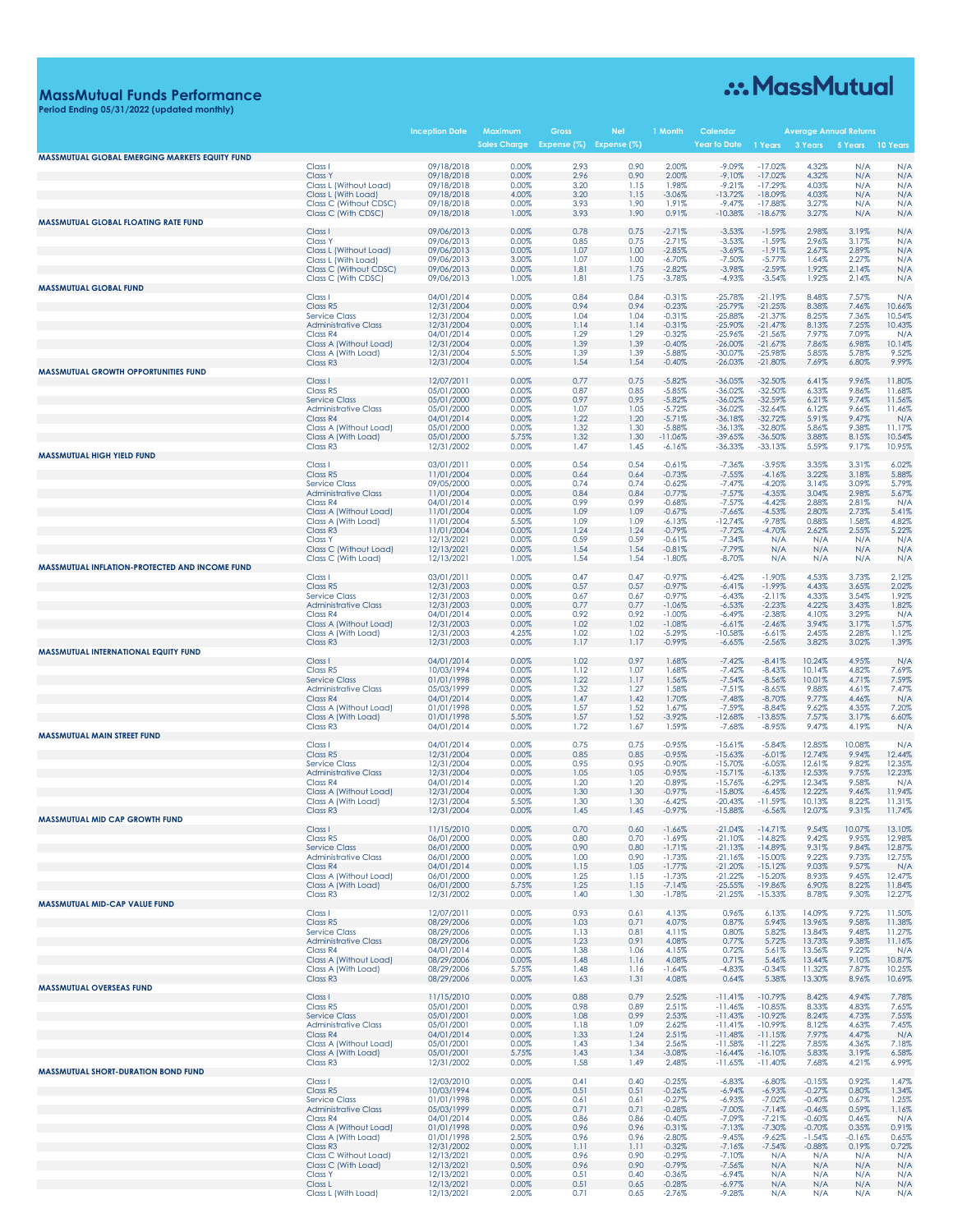# .:. MassMutual

## **MassMutual Funds Performance Period Ending 05/31/2022 (updated monthly)**

|                                                    |                                                     | <b>Inception Date</b>    | Maximum<br><b>Sales Charge</b> | Gross<br>Expense (%) Expense (%) | <b>Net</b>   | 1 Month              | Calendai<br>Year to Date | 1 Years                | 3 Years              | Average Annual Returns<br>5 Years | 10 Years         |
|----------------------------------------------------|-----------------------------------------------------|--------------------------|--------------------------------|----------------------------------|--------------|----------------------|--------------------------|------------------------|----------------------|-----------------------------------|------------------|
| MASSMUTUAL SMALL CAP GROWTH EQUITY FUND            | Class <sub>1</sub>                                  | 11/15/2010               | 0.00%                          | 0.86                             | 0.86         | $-3.08%$             | $-23.62%$                | $-20.02%$              | 10.92%               | 11.89%                            | 12.95%           |
|                                                    | Class R5                                            | 05/03/1999               | 0.00%                          | 0.96                             | 0.96         | $-3.09%$             | $-23.65%$                | $-20.08%$              | 10.82%               | 11.78%                            | 12.84%           |
|                                                    | <b>Service Class</b><br><b>Administrative Class</b> | 05/03/1999<br>05/03/1999 | 0.00%<br>0.00%                 | 1.06<br>1.16                     | 1.06<br>1.16 | $-3.17%$<br>$-3.11%$ | $-23.70%$<br>$-23.72%$   | $-20.21%$<br>$-20.26%$ | 10.70%<br>10.58%     | 11.65%<br>11.54%                  | 12.71%<br>12.59% |
|                                                    | Class R4                                            | 04/01/2014               | 0.00%                          | 1.31                             | 1.31         | $-3.09%$             | $-23.79%$                | $-20.36%$              | 10.44%               | 11.40%                            | N/A              |
|                                                    | Class A (Without Load)<br>Class A (With Load)       | 05/03/1999<br>05/03/1999 | 0.00%<br>5.75%                 | 1.41<br>1.41                     | 1.41<br>1.41 | $-3.14%$<br>$-8.47%$ | $-23.74%$<br>$-27.93%$   | $-20.41%$<br>$-24.78%$ | 10.32%<br>8.26%      | 11.29%<br>10.04%                  | 12.32%<br>11.69% |
|                                                    | Class R <sub>3</sub>                                | 12/31/2002               | 0.00%                          | 1.56                             | 1.56         | $-3.10%$             | $-23.85%$                | $-20.53%$              | 10.18%               | 11.12%                            | 12.12%           |
| <b>MASSMUTUAL SMALL CAP OPPORTUNITIES FUND</b>     | Class I                                             | 04/01/2014               | 0.00%                          | 0.65                             | 0.65         | 0.13%                | $-13.46%$                | $-9.79%$               | 13.95%               | 9.71%                             | N/A              |
|                                                    | Class R5<br><b>Service Class</b>                    | 11/01/2004<br>11/01/2004 | 0.00%<br>0.00%                 | 0.75<br>0.85                     | 0.75<br>0.85 | 0.13%<br>0.06%       | $-13.50%$<br>$-13.55%$   | $-9.92%$<br>$-10.00%$  | 13.82%<br>13.71%     | 9.59%<br>9.48%                    | 12.58%<br>12.48% |
|                                                    | <b>Administrative Class</b>                         | 11/01/2004               | 0.00%                          | 0.95                             | 0.95         | 0.13%                | $-13.55%$                | $-10.08%$              | 13.61%               | 9.37%                             | 12.36%           |
|                                                    | Class R4<br>Class A (Without Load)                  | 04/01/2014<br>07/20/1998 | 0.00%<br>0.00%                 | 1.10<br>1.20                     | 1.10<br>1.20 | 0.07%<br>0.07%       | $-13.66%$<br>$-13.68%$   | $-10.24%$<br>$-10.34%$ | 13.41%<br>13.30%     | 9.20%<br>9.09%                    | N/A<br>12.08%    |
|                                                    | Class A (With Load)                                 | 07/20/1998               | 4.25%                          | 1.20                             | 1.20         | $-5.44%$             | $-18.43%$                | $-15.27%$              | 11.18%               | 7.86%                             | 11.44%           |
| MASSMUTUAL SMALL CAP VALUE EQUITY FUND             | Class R <sub>3</sub>                                | 04/01/2014               | 0.00%                          | 1.35                             | 1.35         | 0.07%                | $-13.73%$                | $-10.47%$              | 13.13%               | 8.93%                             | N/A              |
|                                                    | Class <sub>1</sub>                                  | 04/01/2014               | 0.00%                          | 1.03                             | 1.03         | 3.56%                | $-6.70%$                 | $-4.73%$               | 13.11%               | 8.27%                             | N/A              |
|                                                    | Class R5<br><b>Service Class</b>                    | 03/31/2006<br>03/31/2006 | 0.00%<br>0.00%                 | 1.13<br>1.23                     | 1.13<br>1.23 | 3.56%<br>3.54%       | $-6.78%$<br>$-6.75%$     | $-4.88%$<br>$-4.95%$   | 12.99%<br>12.85%     | 8.15%<br>8.04%                    | 11.53%<br>11.44% |
|                                                    | <b>Administrative Class</b>                         | 03/31/2006               | 0.00%                          | 1.33                             | 1.33         | 3.49%                | $-6.84%$                 | $-5.08%$               | 12.75%               | 7.94%                             | 11.31%           |
|                                                    | Class R4<br>Class A (Without Load)                  | 04/01/2014<br>03/31/2006 | 0.00%<br>0.00%                 | 1.48<br>1.58                     | 1.48<br>1.58 | 3.51%<br>3.59%       | $-6.89%$<br>$-6.84%$     | $-5.24%$<br>$-5.25%$   | 12.60%<br>12.52%     | 7.77%<br>7.69%                    | N/A<br>11.04%    |
|                                                    | Class A (With Load)<br>Class R <sub>3</sub>         | 03/31/2006<br>04/01/2014 | 5.75%<br>0.00%                 | 1.58<br>1.73                     | 1.58<br>1.73 | $-2.11%$<br>3.47%    | $-11.96%$<br>$-7.01%$    | $-10.46%$<br>$-5.46%$  | 10.42%<br>12.29%     | 6.48%<br>7.50%                    | 10.41%<br>N/A    |
| MASSMUTUAL SMALL COMPANY VALUE FUND                |                                                     |                          |                                |                                  |              |                      |                          |                        |                      |                                   |                  |
|                                                    | Class I<br>Class R5                                 | 11/15/2010<br>12/31/2001 | 0.00%<br>0.00%                 | 0.96<br>1.06                     | 0.86<br>0.96 | 2.55%<br>2.53%       | $-10.08%$<br>$-10.15%$   | $-8.72%$<br>$-8.82%$   | 13.66%<br>13.51%     | 8.34%<br>8.23%                    | 10.42%<br>10.29% |
|                                                    | <b>Service Class</b>                                | 12/31/2001               | 0.00%                          | 1.16                             | 1.06         | 2.55%                | $-10.15%$                | $-8.90%$               | 13.39%               | 8.13%                             | 10.19%           |
|                                                    | <b>Administrative Class</b><br>Class R4             | 12/31/2001<br>04/01/2014 | 0.00%<br>0.00%                 | 1.26<br>1.41                     | 1.16<br>1.31 | 2.52%<br>2.49%       | $-10.17%$<br>$-10.26%$   | $-8.98%$<br>$-9.22%$   | 13.31%<br>13.13%     | 8.03%<br>7.85%                    | 10.08%<br>N/A    |
|                                                    | Class A (Without Load)                              | 12/31/2001               | 0.00%                          | 1.51                             | 1.41         | 2.56%                | $-10.26%$                | $-9.24%$               | 13.00%               | 7.73%                             | 9.80%            |
|                                                    | Class A (With Load)<br>Class R <sub>3</sub>         | 12/31/2001<br>12/31/2002 | 5.75%<br>0.00%                 | 1.51<br>1.66                     | 1.41<br>1.56 | $-3.08%$<br>2.51%    | $-15.20%$<br>$-10.36%$   | $-14.23%$<br>$-9.39%$  | 10.89%<br>12.82%     | 6.52%<br>7.57%                    | 9.18%<br>9.60%   |
| <b>MASSMUTUAL STRATEGIC BOND FUND</b>              |                                                     |                          |                                |                                  |              |                      |                          |                        |                      |                                   |                  |
|                                                    | Class <sub>1</sub><br>Class R5                      | 04/01/2014<br>12/31/2004 | 0.00%<br>0.00%                 | 0.47<br>0.57                     | 0.42<br>0.52 | 0.11%<br>0.00%       | $-10.14%$<br>$-10.22%$   | $-9.30%$<br>$-9.40%$   | 0.77%<br>0.63%       | 1.59%<br>1.46%                    | N/A<br>2.59%     |
|                                                    | <b>Service Class</b>                                | 12/31/2004               | 0.00%                          | 0.67                             | 0.62         | 0.00%                | $-10.31%$                | $-9.51%$               | 0.54%                | 1.36%                             | 2.50%            |
|                                                    | <b>Administrative Class</b><br>Class R4             | 12/31/2004<br>04/01/2014 | 0.00%<br>0.00%                 | 0.77<br>0.92                     | 0.72<br>0.87 | 0.11%<br>0.00%       | $-10.23%$<br>$-10.39%$   | $-9.52%$<br>$-9.69%$   | 0.47%<br>0.29%       | 1.29%<br>1.12%                    | 2.40%<br>N/A     |
|                                                    | Class A (Without Load)                              | 12/31/2004               | 0.00%                          | 1.02                             | 0.97         | 0.00%                | $-10.33%$                | $-9.79%$               | 0.21%                | 1.01%                             | 2.13%            |
|                                                    | Class A (With Load)<br>Class R <sub>3</sub>         | 12/31/2004<br>12/31/2004 | 5.75%<br>0.00%                 | 1.02<br>1.17                     | 0.97<br>1.12 | $-4.25%$<br>0.11%    | $-14.14%$<br>$-10.45%$   | $-13.62%$<br>$-9.93%$  | $-1.23%$<br>0.07%    | 0.14%<br>0.89%                    | 1.69%<br>1.96%   |
| <b>MASSMUTUAL STRATEGIC EMERGING MARKETS FUND</b>  |                                                     |                          |                                |                                  |              |                      |                          |                        |                      |                                   |                  |
|                                                    | Class I<br>Class R5                                 | 03/01/2011<br>11/03/2008 | 0.00%<br>0.00%                 | 1.22<br>1.32                     | 1.15<br>1.25 | 2.21%<br>2.28%       | $-20.73%$<br>$-20.71%$   | $-31.61%$<br>$-31.66%$ | $-0.45%$<br>$-0.54%$ | 1.58%<br>1.49%                    | 2.32%<br>2.20%   |
|                                                    | <b>Service Class</b><br><b>Administrative Class</b> | 11/03/2008<br>11/03/2008 | 0.00%<br>0.00%                 | 1.42<br>1.52                     | 1.35<br>1.45 | 2.21%<br>2.20%       | $-20.78%$<br>$-20.80%$   | $-31.72%$<br>$-31.76%$ | $-0.64%$<br>$-0.73%$ | 1.39%<br>1.29%                    | 2.11%<br>1.99%   |
|                                                    | Class R4                                            | 04/01/2014               | 0.00%                          | 1.67                             | 1.60         | 2.23%                | $-20.81%$                | $-31.86%$              | $-0.87%$             | 1.13%                             | N/A              |
|                                                    | Class A (Without Load)<br>Class A (With Load)       | 11/03/2008<br>11/03/2008 | 0.00%<br>5.50%                 | 1.77<br>1.77                     | 1.70<br>1.70 | 2.21%<br>$-3.41%$    | $-20.85%$<br>$-25.20%$   | $-31.92%$<br>$-35.66%$ | $-0.96%$<br>$-2.81%$ | 1.04%<br>$-0.10%$                 | 1.75%<br>1.17%   |
|                                                    | Class R <sub>3</sub>                                | 04/01/2014               | 0.00%                          | 1.92                             | 1.85         | 2.15%                | $-20.95%$                | $-32.10%$              | $-1.14%$             | 0.86%                             | N/A              |
| MASSMUTUAL TOTAL RETURN BOND FUND                  | Class I                                             | 07/06/2010               | 0.00%                          | 0.36                             | 0.33         | 0.55%                | $-9.38%$                 | $-8.67%$               | 0.53%                | 1.59%                             | 2.13%            |
|                                                    | Class R5                                            | 07/06/2010               | 0.00%                          | 0.46                             | 0.43         | 0.55%                | $-9.39%$                 | $-8.68%$               | 0.43%                | 1.48%                             | 2.01%            |
|                                                    | <b>Service Class</b><br><b>Administrative Class</b> | 07/06/2010<br>07/06/2010 | 0.00%<br>0.00%                 | 0.56<br>0.66                     | 0.53<br>0.63 | 0.55%<br>0.44%       | $-9.44%$<br>$-9.49%$     | $-8.86%$<br>$-8.99%$   | 0.31%<br>0.20%       | 1.38%<br>1.27%                    | 1.90%<br>1.80%   |
|                                                    | Class R4                                            | 07/06/2010               | 0.00%                          | 0.81                             | 0.78         | 0.44%                | $-9.60%$                 | $-9.10%$               | 0.06%                | 1.11%                             | 1.66%            |
|                                                    | Class A (Without Load)<br>Class A (With Load)       | 04/01/2014<br>04/01/2014 | 0.00%<br>5.75%                 | 0.91<br>0.91                     | 0.88<br>0.88 | 0.56%<br>$-3.72%$    | $-9.62%$<br>$-13.46%$    | $-9.16%$<br>$-13.02%$  | $-0.02%$<br>$-1.46%$ | 1.02%<br>0.15%                    | N/A<br>N/A       |
|                                                    | Class R <sub>3</sub>                                | 07/06/2010               | 0.00%                          | 1.06                             | 1.03         | 0.56%                | $-9.59%$                 | $-9.31%$               | $-0.16%$             | 0.87%                             | 1.41%            |
| MASSMUTUAL U.S. GOVERNMENT MONEY MARKET FUND       | Class R5                                            | 10/03/1994               | 0.00%                          | 0.51                             | 0.51         | 0.01%                | 0.01%                    | 0.01%                  | 0.38%                | 0.73%                             | 0.37%            |
| <b>MASSMUTUAL BALANCED FUND</b>                    | Class I                                             | 04/01/2014               | 0.00%                          | 0.69                             | 0.69         | 0.19%                | $-10.63%$                | $-1.58%$               | 10.17%               | 8.23%                             | N/A              |
|                                                    | Class R5                                            | 10/03/1994               | 0.00%                          | 0.79                             | 0.79         | 0.19%                | $-10.70%$                | $-1.68%$               | 10.06%               | 8.10%                             | 8.73%            |
|                                                    | <b>Service Class</b><br><b>Administrative Class</b> | 01/01/1998<br>05/03/1999 | 0.00%<br>0.00%                 | 0.89<br>0.99                     | 0.89<br>0.99 | 0.17%<br>0.19%       | $-10.70%$<br>$-10.72%$   | $-1.76%$<br>$-1.86%$   | 9.95%<br>9.84%       | 7.99%<br>7.89%                    | 8.61%<br>8.49%   |
|                                                    | Class R4                                            | 04/01/2014               | 0.00%                          | 1.14                             | 1.14         | 0.10%                | $-10.80%$                | $-2.03%$               | 9.67%                | 7.73%                             | N/A              |
|                                                    | Class A (Without Load)<br>Class A (With Load)       | 01/01/1998<br>01/01/1998 | 0.00%<br>5.50%                 | 1.24<br>1.24                     | 1.24<br>1.24 | 0.10%<br>$-5.41%$    | $-10.90%$<br>-15.80%     | $-2.09%$<br>$-7.48%$   | 9.54%<br>7.50%       | 7.62%<br>6.41%                    | 8.22%<br>7.61%   |
|                                                    | Class R <sub>3</sub>                                | 04/01/2014               | 0.00%                          | 1.39                             | 1.39         | 0.10%                | $-10.88%$                | $-2.23%$               | 9.41%                | 7.45%                             | N/A              |
| MASSMUTUAL SELECT BLACKROCK GLOBAL ALLOCATION FUND | Class I                                             | 04/01/2014               | 0.00%                          | 0.95                             | 0.80         | 1.19%                | $-12.73%$                | $-12.05%$              | 7.44%                | 5.29%                             | N/A              |
|                                                    | Class R5                                            | 12/01/2009               | 0.00%                          | 1.05                             | 0.90         | 1.16%                | $-12.71%$                | $-12.03%$              | 7.38%                | 5.19%                             | 6.16%            |
|                                                    | <b>Service Class</b><br><b>Administrative Class</b> | 12/01/2009<br>12/01/2009 | 0.00%<br>0.00%                 | 1.15<br>1.25                     | 1.00<br>1.10 | 1.19%<br>1.14%       | $-12.72%$<br>$-12.85%$   | $-12.08%$<br>$-12.25%$ | 7.28%<br>7.15%       | 5.10%<br>4.98%                    | 6.07%<br>5.94%   |
|                                                    | Class R4                                            | 04/01/2014<br>12/01/2009 | 0.00%<br>0.00%                 | 1.40<br>1.50                     | 1.25<br>1.35 | 1.10%<br>1.08%       | $-12.89%$<br>$-12.91%$   | $-12.33%$<br>$-12.45%$ | 7.01%<br>6.87%       | 4.82%<br>4.71%                    | N/A<br>5.68%     |
|                                                    | Class A (Without Load)<br>Class A (With Load)       | 12/01/2009               | 5.75%                          | 1.50                             | 1.35         | $-4.48%$             | $-17.70%$                | $-17.27%$              | 4.87%                | 3.53%                             | 5.08%            |
| MM MSCI EAFE® INTERNATIONAL INDEX FUND             | Class R <sub>3</sub>                                | 04/01/2014               | 0.00%                          | 1.65                             | 1.50         | 1.10%                | $-12.98%$                | $-12.59%$              | 6.72%                | 4.55%                             | N/A              |
|                                                    | Class I                                             | 07/25/2012               | 0.00%                          | 0.31                             | 0.31         | 2.03%                | $-11.21%$                | $-10.72%$              | 6.35%                | 4.12%                             | N/A              |
|                                                    | Class R5<br><b>Service Class</b>                    | 07/25/2012<br>07/25/2012 | 0.00%<br>0.00%                 | 0.41<br>0.56                     | 0.41<br>0.56 | 2.03%<br>2.11%       | $-11.21%$<br>$-11.17%$   | $-10.75%$<br>$-10.84%$ | 6.25%<br>6.11%       | 4.03%<br>3.88%                    | N/A<br>N/A       |
|                                                    | <b>Administrative Class</b>                         | 07/25/2012               | 0.00%                          | 0.66                             | 0.66         | 1.96%                | $-11.33%$                | $-11.00%$              | 5.97%                | 3.75%                             | N/A              |
|                                                    | Class R4<br>Class A (Without Load)                  | 04/01/2014<br>07/25/2012 | 0.00%<br>0.00%                 | 0.81<br>0.91                     | 0.81<br>0.91 | 1.98%<br>2.05%       | $-11.35%$<br>$-11.42%$   | $-11.13%$<br>$-11.23%$ | 5.81%<br>5.70%       | 3.61%<br>3.51%                    | N/A<br>N/A       |
|                                                    | Class A (With Load)                                 | 07/25/2012               | 5.75%                          | 0.91                             | 0.91         | $-3.56%$             | $-16.29%$                | $-16.11%$              | 3.73%                | 2.35%                             | N/A              |
| MM RUSSELL 2000® SMALL CAP INDEX FUND              | Class R <sub>3</sub>                                | 04/01/2014               | 0.00%                          | 1.06                             | 1.06         | 1.98%                | $-11.46%$                | $-11.36%$              | 5.57%                | 3.35%                             | N/A              |
|                                                    | Class I                                             | 07/26/2012               | 0.00%                          | 0.22                             | 0.22         | 0.09%                | $-16.83%$                | $-17.22%$              | 9.48%                | 7.57%                             | N/A              |
|                                                    | Class R5<br><b>Service Class</b>                    | 07/26/2012<br>07/26/2012 | 0.00%<br>0.00%                 | 0.32<br>0.47                     | 0.32<br>0.47 | 0.09%<br>0.09%       | $-16.77%$<br>$-16.85%$   | $-17.26%$<br>$-17.43%$ | 9.41%<br>9.20%       | 7.47%<br>7.31%                    | N/A<br>N/A       |
|                                                    | <b>Administrative Class</b>                         | 07/26/2012               | 0.00%                          | 0.57                             | 0.57         | 0.09%                | $-16.91%$                | $-17.52%$              | 9.10%                | 7.19%                             | N/A              |
|                                                    | Class R4<br>Class A (Without Load)                  | 04/01/2014<br>07/26/2012 | 0.00%<br>0.00%                 | 0.72<br>0.82                     | 0.72<br>0.82 | 0.09%<br>0.09%       | $-16.94%$<br>$-16.97%$   | $-17.63%$<br>$-17.71%$ | 8.93%<br>8.83%       | 7.03%<br>6.93%                    | N/A<br>N/A       |
|                                                    | Class A (With Load)                                 | 07/26/2012               | 5.75%                          | 0.82                             | 0.82         | $-5.41%$             | $-21.53%$                | $-22.24%$              | 6.80%                | 5.72%                             | N/A              |
| MM S&P 500® INDEX FUND                             | Class R <sub>3</sub>                                | 04/01/2014               | 0.00%                          | 0.97                             | 0.97         | 0.00%                | $-17.05%$                | $-17.85%$              | 8.65%                | 6.76%                             | N/A              |
|                                                    | Class I<br>Class R5                                 | 12/07/2011<br>05/01/2001 | 0.00%<br>0.00%                 | 0.11<br>0.21                     | 0.11<br>0.21 | 0.16%<br>0.16%       | $-12.75%$<br>$-12.82%$   | $-0.37%$<br>$-0.47%$   | 16.37%<br>16.24%     | 13.29%<br>13.16%                  | 14.29%<br>14.17% |
|                                                    | <b>Service Class</b>                                | 03/01/1998               | 0.00%                          | 0.36                             | 0.36         | 0.16%                | $-12.87%$                | $-0.63%$               | 16.09%               | 13.00%                            | 13.98%           |
|                                                    | <b>Administrative Class</b>                         | 03/01/1998               | 0.00%<br>0.00%                 | 0.46<br>0.61                     | 0.46<br>0.61 | 0.11%<br>0.17%       | $-12.94%$<br>$-12.93%$   | $-0.73%$<br>$-0.85%$   | 15.94%<br>15.80%     | 12.88%<br>12.73%                  | 13.88%<br>13.70% |
|                                                    | Class R4<br>Class A (Without Load)                  | 03/01/1998<br>04/01/2014 | 0.00%                          | 0.71                             | 0.71         | 0.12%                | $-12.99%$                | $-0.98%$               | 15.68%               | 12.61%                            | N/A              |
|                                                    | Class A (With Load)<br>Class R <sub>3</sub>         | 04/01/2014<br>12/31/2002 | 5.75%<br>0.00%                 | 0.71<br>0.86                     | 0.71<br>0.86 | $-5.39%$<br>0.06%    | $-17.78%$<br>$-13.08%$   | $-6.43%$<br>$-1.18%$   | 13.52%<br>15.48%     | 11.35%<br>12.43%                  | N/A<br>13.41%    |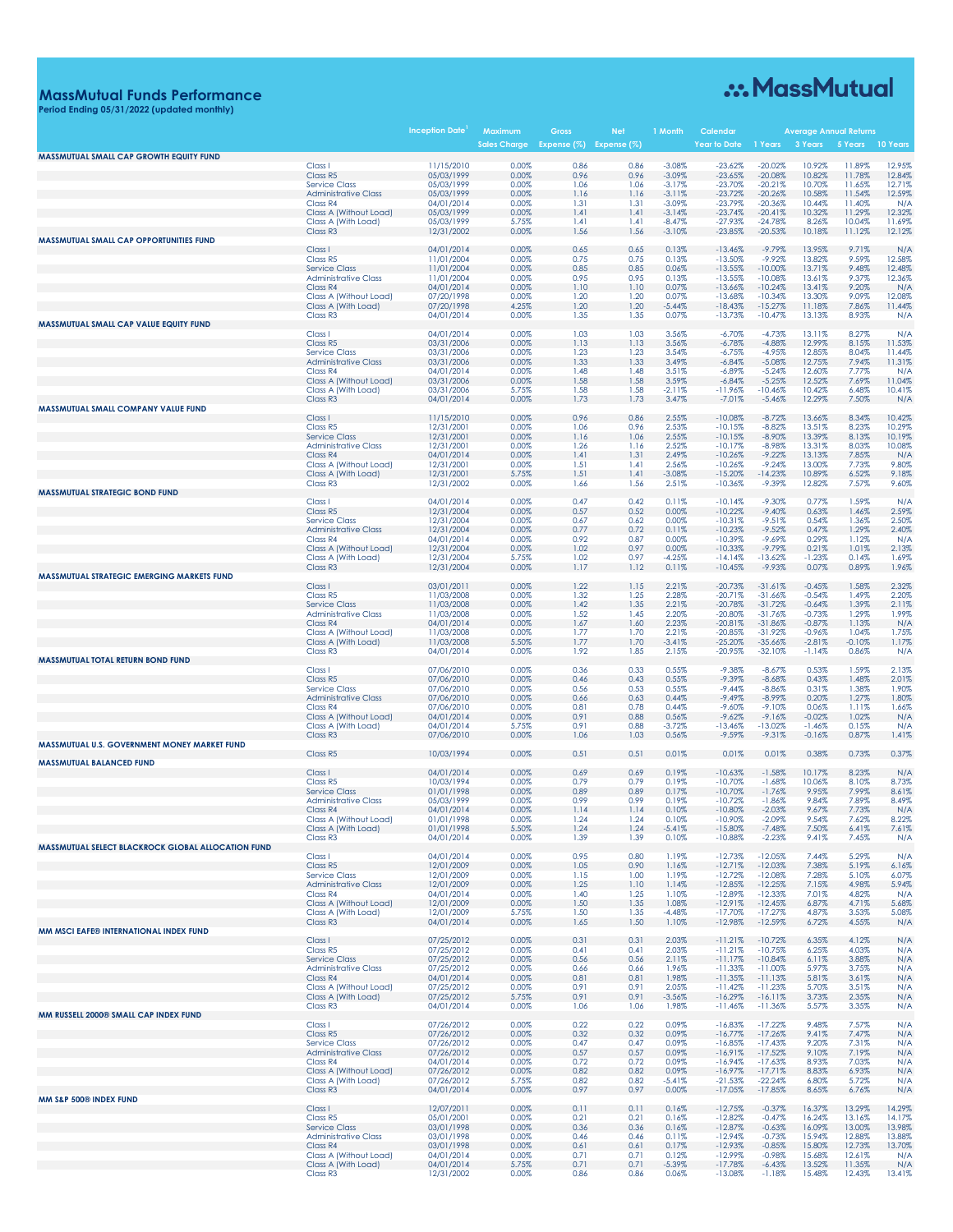## **MassMutual RetireSMART Funds Performance Period Ending 05/31/2022 (updated monthly)**

# ... MassMutual

|                                                    |                                                     | <b>Inception Date</b>    | Maximum             | Gross                   | <b>Ne</b>    | 1 Month           | Calendar               |                       |                  | <b>Average Annual Returns</b> |                |
|----------------------------------------------------|-----------------------------------------------------|--------------------------|---------------------|-------------------------|--------------|-------------------|------------------------|-----------------------|------------------|-------------------------------|----------------|
| MM S&P® MID CAP INDEX FUND                         |                                                     |                          | <b>Sales Charge</b> | Expense (%) Expense (%) |              |                   | Year to Date           | 1 Years               | 3 Years          | 5 Years                       | 10 Years       |
|                                                    | Class <sub>1</sub>                                  | 07/26/2012               | 0.00%               | 0.18                    | 0.18         | 0.62%             | $-11.22%$              | $-6.81%$              | 13.05%           | 9.37%                         | N/A            |
|                                                    | Class R5                                            | 07/26/2012               | 0.00%               | 0.28                    | 0.28         | 0.55%             | $-11.26%$              | $-6.92%$              | 12.94%           | 9.26%                         | N/A            |
|                                                    | <b>Service Class</b>                                | 07/26/2012               | 0.00%               | 0.43                    | 0.43         | 0.55%             | $-11.32%$              | $-7.07%$              | 12.75%           | 9.09%                         | N/A            |
|                                                    | <b>Administrative Class</b><br>Class R4             | 07/26/2012<br>04/01/2014 | 0.00%<br>0.00%      | 0.53<br>0.68            | 0.53<br>0.68 | 0.55%<br>0.49%    | $-11.36%$<br>$-11.40%$ | $-7.16%$<br>$-7.33%$  | 12.64%<br>12.49% | 8.98%<br>8.81%                | N/A<br>N/A     |
|                                                    | Class A (Without Load)                              | 07/26/2012               | 0.00%               | 0.78                    | 0.78         | 0.55%             | $-11.43%$              | $-7.40%$              | 12.36%           | 8.71%                         | N/A            |
|                                                    | Class A (With Load)                                 | 07/26/2012               | 5.75%               | 0.78                    | 0.78         | $-4.98%$          | $-16.30%$              | $-12.49%$             | 10.26%           | 7.49%                         | N/A            |
|                                                    | Class R <sub>3</sub>                                | 04/01/2014               | 0.00%               | 0.93                    | 0.93         | 0.49%             | $-11.51%$              | $-7.54%$              | 12.20%           | 8.55%                         | N/A            |
| <b>MASSMUTUAL 20/80 ALLOCATION FUND</b>            | Class I                                             | 04/01/2014               | 0.00%               | 0.54                    | 0.46         | 0.22%             | $-9.16%$               | $-7.28%$              | 3.62%            | 3.74%                         | N/A            |
|                                                    | Class R5                                            | 06/20/2011               | 0.00%               | 0.64                    | 0.56         | 0.22%             | $-9.08%$               | $-7.35%$              | 3.54%            | 3.65%                         | 4.25%          |
|                                                    | <b>Service Class</b>                                | 06/20/2011               | 0.00%               | 0.74                    | 0.66         | 0.22%             | $-9.17%$               | $-7.46%$              | 3.45%            | 3.55%                         | 4.16%          |
|                                                    | <b>Administrative Class</b>                         | 06/20/2011               | 0.00%               | 0.84                    | 0.76         | 0.22%             | $-9.24%$               | $-7.55%$              | 3.32%            | 3.45%                         | 4.06%          |
|                                                    | Class R4                                            | 04/01/2014               | 0.00%               | 0.99                    | 0.91         | 0.22%             | $-9.28%$               | $-7.70%$              | 3.11%            | 3.26%                         | N/A            |
|                                                    | Class A (Without Load)                              | 06/20/2011               | 0.00%               | 1.09                    | 1.01         | 0.22%             | $-9.28%$               | $-7.78%$              | 3.03%            | 3.19%                         | 3.79%          |
|                                                    | Class A (With Load)<br>Class R <sub>3</sub>         | 06/20/2011<br>04/01/2014 | 5.75%<br>0.00%      | 1.09<br>1.24            | 1.01<br>1.16 | $-5.29%$<br>0.22% | $-14.27%$<br>$-9.36%$  | 12.85%<br>$-7.96%$    | 1.11%<br>2.90%   | 2.03%<br>3.03%                | 3.21%<br>N/A   |
| <b>MASSMUTUAL 40/60 ALLOCATION FUND</b>            |                                                     |                          |                     |                         |              |                   |                        |                       |                  |                               |                |
|                                                    | Class I                                             | 04/01/2014               | 0.00%               | 0.54                    | 0.49         | 0.33%             | $-9.83%$               | $-6.79%$              | 6.70%            | 5.90%                         | N/A            |
|                                                    | Class R5                                            | 06/20/2011               | 0.00%               | 0.64                    | 0.59         | 0.33%             | $-9.91%$               | $-6.87%$              | 6.61%            | 5.80%                         | 6.69%          |
|                                                    | <b>Service Class</b><br><b>Administrative Class</b> | 06/20/2011               | 0.00%<br>0.00%      | 0.74<br>0.84            | 0.69<br>0.79 | 0.33%<br>0.33%    | $-9.95%$<br>$-9.95%$   | $-7.05%$<br>$-7.10%$  | 6.48%<br>6.40%   | 5.66%<br>5.57%                | 6.58%<br>6.49% |
|                                                    | Class R4                                            | 06/20/2011<br>04/01/2014 | 0.00%               | 0.99                    | 0.94         | 0.34%             | $-10.05%$              | $-7.20%$              | 6.25%            | 5.40%                         | N/A            |
|                                                    | Class A (Without Load)                              | 06/20/2011               | 0.00%               | 1.09                    | 1.04         | 0.33%             | $-10.00%$              | $-7.30%$              | 6.16%            | 5.32%                         | 6.23%          |
|                                                    | Class A (With Load)                                 | 06/20/2011               | 5.75%               | 1.09                    | 1.04         | $-5.19%$          | $-14.95%$              | $-12.40%$             | 4.18%            | 4.13%                         | 5.63%          |
|                                                    | Class R <sub>3</sub>                                | 04/01/2014               | 0.00%               | 1.24                    | 1.19         | 0.22%             | $-10.09%$              | $-7.54%$              | 5.96%            | 5.14%                         | N/A            |
| <b>MASSMUTUAL 60/40 ALLOCATION FUND</b>            | Class I                                             | 04/01/2014               | 0.00%               | 0.56                    | 0.51         | 0.44%             | $-10.24%$              | $-5.41%$              | 9.40%            | 7.87%                         | N/A            |
|                                                    | Class R5                                            | 06/20/2011               | 0.00%               | 0.66                    | 0.61         | 0.44%             | $-10.23%$              | $-5.48%$              | 9.30%            | 7.78%                         | 8.81%          |
|                                                    | <b>Service Class</b>                                | 06/20/2011               | 0.00%               | 0.76                    | 0.71         | 0.44%             | $-10.37%$              | $-5.59%$              | 9.17%            | 7.65%                         | 8.72%          |
|                                                    | <b>Administrative Class</b>                         | 06/20/2011               | 0.00%               | 0.86                    | 0.81         | 0.44%             | $-10.36%$              | $-5.65%$              | 9.08%            | 7.55%                         | 8.61%          |
|                                                    | Class R4                                            | 04/01/2014               | 0.00%               | 1.01                    | 0.96         | 0.45%             | $-10.35%$              | $-5.81%$              | 8.96%            | 7.40%                         | N/A            |
|                                                    | Class A (Without Load)                              | 06/20/2011               | 0.00%               | 1.11                    | 1.06         | 0.33%             | $-10.49%$              | $-5.92%$              | 8.79%            | 7.28%                         | 8.33%          |
|                                                    | Class A (With Load)<br>Class R <sub>3</sub>         | 06/20/2011<br>04/01/2014 | 5.75%<br>0.00%      | 1.11<br>1.26            | 1.06<br>1.21 | $-5.19%$<br>0.34% | $-15.41%$<br>$-10.49%$ | $-11.10%$<br>$-6.08%$ | 6.76%<br>8.62%   | 6.08%<br>7.11%                | 7.72%<br>N/A   |
| <b>MASSMUTUAL 80/20 ALLOCATION FUND</b>            |                                                     |                          |                     |                         |              |                   |                        |                       |                  |                               |                |
|                                                    | Class I                                             | 04/01/2014               | 0.00%               | 0.63                    | 0.56         | 0.50%             | $-11.16%$              | $-6.26%$              | 10.86%           | 8.80%                         | N/A            |
|                                                    | Class R5                                            | 06/20/2011               | 0.00%               | 0.73                    | 0.66         | 0.50%             | $-11.14%$              | $-6.24%$              | 10.78%           | 8.70%                         | 9.83%          |
|                                                    | <b>Service Class</b>                                | 06/20/2011               | 0.00%               | 0.83                    | 0.76         | 0.50%             | $-11.29%$              | $-6.41%$              | 10.62%           | 8.58%                         | 9.72%          |
|                                                    | <b>Administrative Class</b><br>Class R4             | 06/20/2011<br>04/01/2014 | 0.00%<br>0.00%      | 0.93<br>1.08            | 0.86<br>1.01 | 0.40%<br>0.50%    | $-11.29%$<br>$-11.29%$ | $-6.55%$<br>$-6.61%$  | 10.53%<br>10.37% | 8.46%<br>8.32%                | 9.60%<br>N/A   |
|                                                    | Class A (Without Load)                              | 06/20/2011               | 0.00%               | 1.18                    | 1.11         | 0.50%             | $-11.36%$              | $-6.76%$              | 10.26%           | 8.21%                         | 9.34%          |
|                                                    | Class A (With Load)                                 | 06/20/2011               | 5.75%               | 1.18                    | 1.11         | $-5.03%$          | $-16.24%$              | $-11.88%$             | 8.20%            | 6.99%                         | 8.72%          |
|                                                    | Class R <sub>3</sub>                                | 04/01/2014               | 0.00%               | 1.33                    | 1.26         | 0.41%             | $-11.44%$              | $-6.86%$              | 10.09%           | 8.04%                         | N/A            |
| MM RETIRESMART <sup>3M</sup> BY JPMORGAN 2020 FUND | Class <sub>1</sub>                                  | 04/01/2014               | 0.00%               | 0.53                    | 0.48         | 0.18%             | $-9.64%$               | $-6.97%$              | 5.15%            | 5.15%                         | N/A            |
|                                                    | Class R5                                            | 04/01/2014               | 0.00%               | 0.63                    | 0.58         | 0.09%             | $-9.74%$               | $-7.10%$              | 5.02%            | 5.04%                         | N/A            |
|                                                    | <b>Service Class</b>                                | 12/31/2003               | 0.00%               | 0.73                    | 0.68         | 0.09%             | $-9.81%$               | $-7.15%$              | 4.90%            | 4.92%                         | 6.61%          |
|                                                    | <b>Administrative Class</b>                         | 12/31/2003               | 0.00%               | 0.83                    | 0.78         | 0.09%             | $-9.85%$               | $-7.26%$              | 4.80%            | 4.82%                         | 6.50%          |
|                                                    | Class R4                                            | 04/01/2014               | 0.00%               | 0.98                    | 0.93         | 0.09%             | $-9.85%$               | $-7.35%$              | 4.67%            | 4.68%                         | N/A            |
|                                                    | Class A (Without Load)<br>Class A (With Load)       | 12/31/2003               | 0.00%<br>5.75%      | 1.08<br>1.08            | 1.03<br>1.03 | 0.09%<br>$-5.41%$ | $-9.89%$<br>$-14.84%$  | $-7.53%$<br>12.61%    | 4.53%<br>2.58%   | 4.56%<br>3.38%                | 6.22%<br>5.62% |
|                                                    | Class R <sub>3</sub>                                | 12/31/2003<br>12/31/2003 | 0.00%               | 1.23                    | 1.18         | 0.00%             | $-9.97%$               | $-7.68%$              | 4.39%            | 4.40%                         | 6.03%          |
| MM RETIRESMART <sup>3M</sup> BY JPMORGAN 2025 FUND |                                                     |                          |                     |                         |              |                   |                        |                       |                  |                               |                |
|                                                    | Class I                                             | 04/01/2014               | 0.00%               | 0.57                    | 0.48         | 0.27%             | $-10.60%$              | $-7.37%$              | 6.61%            | 6.24%                         | N/A            |
|                                                    | Class R5                                            | 04/01/2014               | 0.00%               | 0.67                    | 0.58         | 0.27%             | $-10.64%$              | $-7.45%$              | 6.51%            | 6.16%                         | N/A            |
|                                                    | <b>Service Class</b><br><b>Administrative Class</b> | 04/01/2010<br>04/01/2010 | 0.00%<br>0.00%      | 0.77<br>0.87            | 0.68<br>0.78 | 0.18%<br>0.18%    | $-10.65%$<br>$-10.70%$ | $-7.58%$<br>$-7.71%$  | 6.38%<br>6.27%   | 6.03%<br>5.91%                | 7.65%<br>7.55% |
|                                                    | Class R4                                            | 04/01/2014               | 0.00%               | 1.02                    | 0.93         | 0.19%             | $-10.80%$              | $-7.85%$              | 6.09%            | 5.76%                         | N/A            |
|                                                    | Class A (Without Load)                              | 04/01/2010               | 0.00%               | 1.12                    | 1.03         | 0.18%             | $-10.84%$              | $-7.89%$              | 6.02%            | 5.66%                         | 7.26%          |
|                                                    | Class A (With Load)                                 | 04/01/2010               | 5.75%               | 1.12                    | 1.03         | $-5.33%$          | $-15.74%$              | $-12.96%$             | 4.03%            | 4.47%                         | 6.65%          |
|                                                    | Class R <sub>3</sub>                                | 04/01/2014               | 0.00%               | 1.27                    | 1.18         | 0.19%             | $-10.90%$              | $-8.10%$              | 5.83%            | 5.49%                         | N/A            |
| MM RETIRESMART <sup>3M</sup> BY JPMORGAN 2030 FUND | Class <sub>1</sub>                                  | 04/01/2014               | 0.00%               | 0.54                    | 0.52         | 0.44%             | $-11.06%$              | $-7.49%$              | 7.72%            | 6.98%                         | N/A            |
|                                                    | Class R5                                            | 04/01/2014               | 0.00%               | 0.64                    | 0.62         | 0.36%             | $-11.12%$              | $-7.69%$              | 7.56%            | 6.85%                         | N/A            |
|                                                    | <b>Service Class</b>                                | 04/01/2010               | 0.00%               | 0.74                    | 0.72         | 0.35%             | $-11.18%$              | $-7.75%$              | 7.48%            | 6.74%                         | 8.23%          |
|                                                    | <b>Administrative Class</b>                         | 04/01/2010               | 0.00%               | 0.84                    | 0.82         | 0.35%             | $-11.14%$              | $-7.80%$              | 7.39%            | 6.66%                         | 8.14%          |
|                                                    | Class R4                                            | 04/01/2014               | 0.00%               | 0.99                    | 0.97         | 0.36%             | $-11.18%$              | $-7.92%$              | 7.20%            | 6.48%                         | N/A            |
|                                                    | Class A (Without Load)<br>Class A (With Load)       | 04/01/2010<br>04/01/2010 | 0.00%<br>5.75%      | 1.09<br>1.09            | 1.07<br>1.07 | 0.36%<br>$-5.16%$ | $-11.26%$<br>$-16.14%$ | $-7.99%$<br>13.05%    | 7.10%<br>5.10%   | 6.39%<br>5.19%                | 7.85%<br>7.24% |
|                                                    | Class R <sub>3</sub>                                | 04/01/2014               | 0.00%               | 1.24                    | 1.22         | 0.28%             | $-11.32%$              | $-8.22%$              | 6.94%            | 6.21%                         | 7.65%          |
| MM RETIRESMART <sup>3M</sup> BY JPMORGAN 2035 FUND |                                                     |                          |                     |                         |              |                   |                        |                       |                  |                               |                |
|                                                    | Class <sub>1</sub>                                  | 04/01/2014               | 0.00%               | 0.62                    | 0.55         | 0.35%             | $-11.67%$              | $-7.61%$              | 8.81%            | 7.57%                         | N/A            |
|                                                    | Class R5                                            | 04/01/2014               | 0.00%               | 0.72                    | 0.65         | 0.35%             | $-11.80%$              | $-7.82%$              | 8.65%            | 7.45%                         | N/A            |
|                                                    | <b>Service Class</b><br><b>Administrative Class</b> | 04/01/2010<br>04/01/2010 | 0.00%<br>0.00%      | 0.82<br>0.92            | 0.75<br>0.85 | 0.35%<br>0.26%    | $-11.77%$<br>$-11.84%$ | $-7.84%$<br>$-7.98%$  | 8.57%<br>8.46%   | 7.34%<br>7.22%                | 8.71%<br>8.60% |
|                                                    | Class R4                                            | 04/01/2014               | 0.00%               | 1.07                    | 1.00         | 0.35%             | $-11.89%$              | $-8.07%$              | 8.28%            | 7.07%                         | N/A            |
|                                                    | Class A (Without Load)                              | 04/01/2010               | 0.00%               | 1.17                    | 1.10         | 0.26%             | $-11.95%$              | $-8.18%$              | 8.19%            | 6.96%                         | 8.31%          |
|                                                    | Class A (With Load)                                 | 04/01/2010               | 5.75%               | 1.17                    | 1.10         | $-5.25%$          | $-16.80%$              | $-13.23%$             | 6.17%            | 5.75%                         | 7.70%          |
| MM RETIRESMART <sup>3M</sup> BY JPMORGAN 2040 FUND | Class R <sub>3</sub>                                | 04/01/2014               | 0.00%               | 1.32                    | 1.25         | 0.27%             | $-12.00%$              | $-8.38%$              | 8.00%            | 6.80%                         | N/A            |
|                                                    | Class I                                             | 04/01/2014               | 0.00%               | 0.60                    | 0.56         | 0.35%             | $-11.94%$              | $-7.54%$              | 9.62%            | 8.01%                         | N/A            |
|                                                    | Class R5                                            | 04/01/2014               | 0.00%               | 0.70                    | 0.66         | 0.44%             | $-11.94%$              | $-7.63%$              | 9.56%            | 7.92%                         | N/A            |
|                                                    | <b>Service Class</b>                                | 12/31/2003               | 0.00%               | 0.80                    | 0.76         | 0.35%             | $-12.02%$              | $-7.75%$              | 9.42%            | 7.81%                         | 8.97%          |
|                                                    | <b>Administrative Class</b>                         | 12/31/2003               | 0.00%               | 0.90                    | 0.86         | 0.35%             | $-12.10%$              | $-7.84%$              | 9.31%            | 7.68%                         | 8.84%          |
|                                                    | Class R4                                            | 04/01/2014               | 0.00%               | 1.05                    | 1.01         | 0.36%             | $-12.18%$              | $-7.98%$              | 9.16%            | 7.53%                         | N/A            |
|                                                    | Class A (Without Load)<br>Class A (With Load)       | 12/31/2003<br>12/31/2003 | 0.00%<br>5.75%      | 1.15<br>1.15            | 1.11<br>1.11 | 0.35%<br>$-5.17%$ | $-12.15%$<br>$-16.99%$ | $-8.03%$<br>13.09%    | 9.07%<br>7.03%   | 7.43%<br>6.22%                | 8.56%<br>7.95% |
|                                                    | Class R <sub>3</sub>                                | 12/31/2003               | 0.00%               | 1.30                    | 1.26         | 0.36%             | $-12.21%$              | $-8.17%$              | 8.89%            | 7.27%                         | 8.37%          |
| MM RETIRESMART <sup>3M</sup> BY JPMORGAN 2045 FUND |                                                     |                          |                     |                         |              |                   |                        |                       |                  |                               |                |
|                                                    | Class <sub>1</sub>                                  | 04/01/2014               | 0.00%               | 0.69                    | 0.55         | 0.43%             | $-12.16%$              | $-7.34%$              | 10.42%           | 8.48%                         | N/A            |
|                                                    | Class R5                                            | 04/01/2014               | 0.00%               | 0.79                    | 0.65         | 0.43%             | $-12.22%$              | $-7.49%$              | 10.30%           | 8.35%                         | N/A            |
|                                                    | <b>Service Class</b>                                | 04/01/2010               | 0.00%<br>0.00%      | 0.89<br>0.99            | 0.75<br>0.85 | 0.43%<br>0.44%    | $-12.21%$<br>$-12.21%$ | $-7.53%$<br>$-7.67%$  | 10.21%<br>10.11% | 8.25%<br>8.15%                | 9.48%<br>9.38% |
|                                                    | <b>Administrative Class</b><br>Class R4             | 04/01/2010<br>04/01/2014 | 0.00%               | 1.14                    | 1.00         | 0.36%             | $-12.36%$              | $-7.85%$              | 9.93%            | 7.97%                         | N/A            |
|                                                    | Class A (Without Load)                              | 04/01/2010               | 0.00%               | 1.24                    | 1.10         | 0.35%             | $-12.39%$              | $-7.92%$              | 9.83%            | 7.88%                         | 9.09%          |
|                                                    | Class A (With Load)                                 | 04/01/2010               | 5.75%               | 1.24                    | 1.10         | -5.17%            | $-17.21%$              | $-12.98%$             | 7.78%            | 6.66%                         | 8.47%          |
|                                                    | Class R <sub>3</sub>                                | 04/01/2014               | 0.00%               | 1.39                    | 1.25         | 0.36%             | $-12.47%$              | $-8.06%$              | 9.65%            | 7.71%                         | N/A            |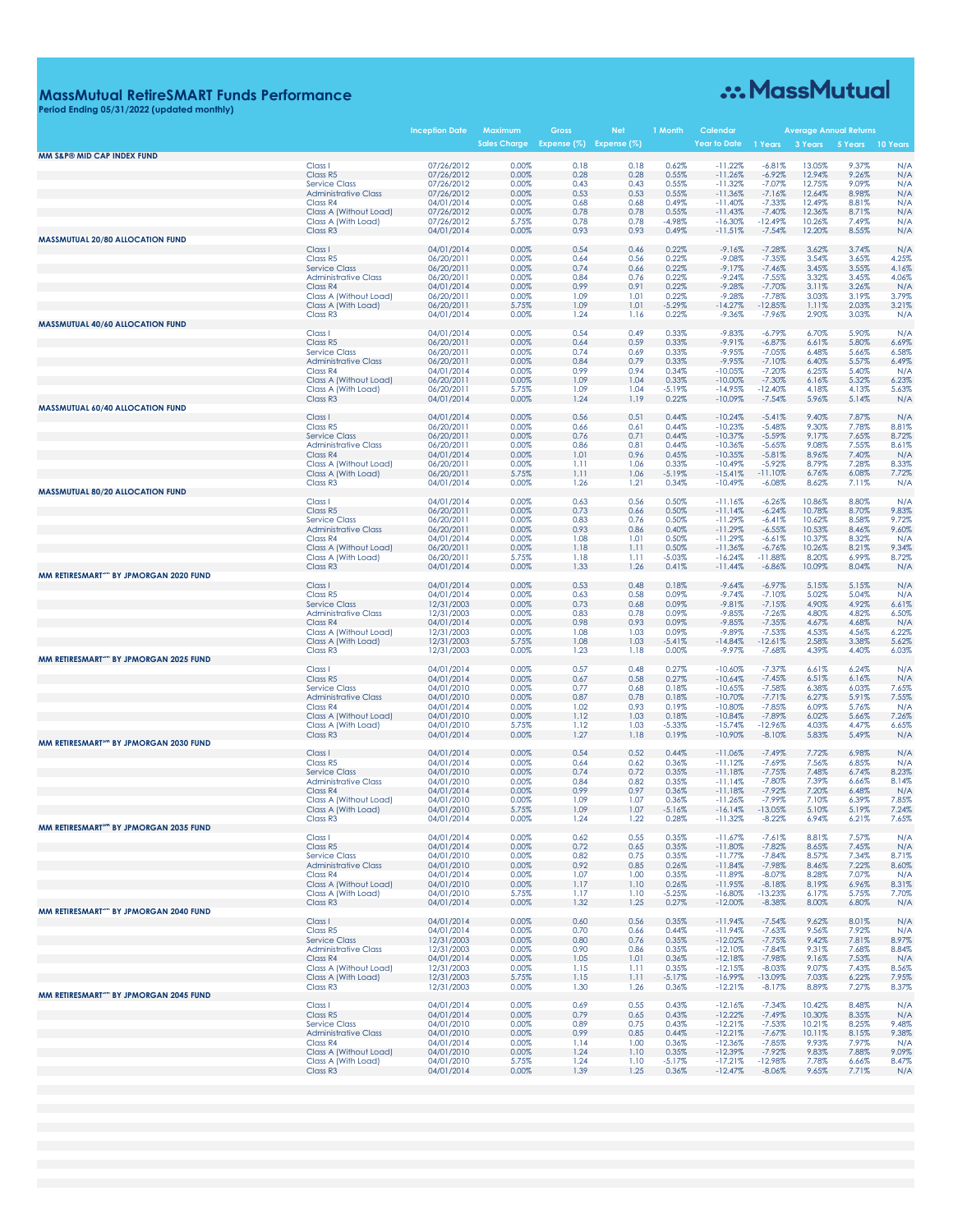### **MassMutual RetireSMART Funds Performance**

## .:. MassMutual

Period Ending 05/31/2022 (updated monthly) Average **Inception Date Year to Date** sales Charge Expense (%) Expense (%) MM RETIRESMART<sup>3™</sup> BY JPMORGAN 2050 FUND 04/01/2014 0.00% 0.65 0.55 0.48%  $-12.16%$  $-7.39%$ 10.35% 8.64%  $N/A$ Class I Class<br>
Class R5<br>
Service Class<br>
Administrative Class 04/01/2014  $0.00\%$  $0.75$ <br> $0.85$  $0.65$ <br>0.75 0.36%  $-12.28%$  $-7.58\%$ 10.27% 8.51%  $\frac{N/A}{9.60\%}$ 12/17/2007 0.00% 0.95 0.85 0.48%  $-12.25%$  $-7.67%$ 10.08% 8.33%  $9.52\%$ <br>N/A Class R4 04/01/2014 0.00%  $1.10$  $1.00$ 0.48%  $-12.33%$  $-7.77%$ 9.92% 8.17% Class A (Without Load)<br>Class A (With Load)<br>Class R3 9.21%<br>8.60%<br>9.01% 12/17/2007<br>12/17/2007 0.00%  $\frac{1.20}{1.20}$  $\frac{1.10}{1.10}$  $0.36\%$ -5.16%  $-12.40\%$ <br> $-17.21\%$  $-7.92\%$  $9.79%$ <br> $7.74%$ 8.06% 6.84% 1.35 12/17/2007 0.00% 1.25 0.37%  $-12.45%$  $-8.04%$ 9.65% 7.89% MM RETIRESMART<sup>3™</sup> BY JPMORGAN 2055 FUND  $0.53$ <br> $0.63$ <br> $0.73$  $-7.41\%$ <br> $-7.52\%$ <br> $-7.58\%$ Class I<br>Class R5 04/01/2014<br>04/01/2014  $0.00\%$ <br> $0.00\%$  $0.86$ <br> $0.96$  $0.40\%$ <br> $0.50\%$  $-12.16%$ <br> $-12.15%$ 10.40%<br>10.33% 8.67%<br>8.55%  $N/A$ <br> $N/A$  $N/A$ <br> $N/A$ 09/17/2013 **Service Class** 0.00%  $\frac{1.06}{1.16}$ 0.40%  $-12.26%$ 10.20% 8.46% Administrative Class<br>Class R4<br>Class A (Without Load) 09/17/2013<br>04/01/2014<br>09/17/2013 10.09%<br>9.94%<br>9.82%  $0.00%$  $0.83$  $0.40%$  $-12.28%$  $-7.71%$ 8.34%  $0.00\%$ <br> $0.00\%$  $\frac{1.31}{1.41}$  $0.98$ <br>1.08  $0.41\%$ <br> $0.40\%$  $-12.34\%$ <br> $-12.42\%$  $-7.80\%$ <br> $-7.95\%$ 8.18%<br>8.07%  $N/A$ <br> $N/A$ Class A (With Load)<br>Class R3 09/17/2013 5.75%  $1.41$  $1.08$  $-5.12%$  $-17.24%$  $-13.01%$ 7.77%<br>9.63% 6.86%  $N/A$  $04/01/2014$  $0.00%$  $1.56$  $1.23$  $0.31%$  $-12.50%$  $-8.14%$ 7.90%  $N/A$ MM RETIRESMART<sup>3M</sup> BY JPMORGAN 2060 FUND Class I 11/23/2015  $0.00%$  $1.60$ 0.53  $0.51%$  $-12.13%$  $10.41%$  $N/A$  $-7.38%$ 8.65% Class R5<br>Service Class<br>Administrative Class<br>Class R4 11/23/2015<br>11/23/2015<br>11/23/2015 1.70<br>1.80<br>1.90<br>2.05  $0.51\%$ <br>0.41\%<br>0.41\%<br>0.41\%  $-12.21\%$ <br> $-12.28\%$ <br> $-12.30\%$  $-7.51\%$ <br> $-7.65\%$ <br> $-7.76\%$ <br> $-7.82\%$  $10.29\%$ <br> $10.17\%$ <br> $10.05\%$ N/A<br>N/A<br>N/A<br>N/A  $0.00%$ 0.63 8.53%  $0.00\%$ <br> $0.00\%$  $0.73$ <br> $0.83$  $8.42%$ 8.31% 0.00% 0.98  $-12.30%$ 9.91% 8.17% Class A<br>
Class A (Without Load)<br>
Class A (With Load) 2.15<br>2.15<br>2.30  $0.41\%$ <br> $-5.12\%$ <br> $0.41\%$  $N/A$ <br> $N/A$ <br> $N/A$ 11/23/2015 0.00%  $\frac{1.08}{1.08}$  $-12.34%$  $-8.01\%$ <br>-13.07% 9.78% 8.05% 6.84% Class R<sub>3</sub> 11/23/2015 0.00% 1.23  $-12.42%$  $-8.11%$ 9.65% 7.90% MM RETIRESMART<sup>3M</sup> IN RETIREMENT FUND 04/01/2014<br>04/01/2014<br>12/31/2003  $0.00\%$ <br> $0.00\%$ <br> $0.00\%$  $-9.74\%$ <br> $-9.71\%$ <br> $-9.78\%$  $N/A$ <br> $N/A$ <br> $4.51\%$ Class<sub>1</sub>  $0.58$ <br> $0.68$  $0.50$ <br> $0.60$  $0.10\%$ <br> $0.10\%$  $-7.04%$ 4.70% 4.28% Class<br>Class R5<br>Service Class  $-7.07\%$ <br> $-7.21\%$ 4.64% 4.19% 0.10% 4.53% 4.08% 0.78 0.70 Administrative Class 12/31/2003  $0.00%$ 0.88  $0.80$  $0.10%$  $-9.85%$  $-7.32%$ 4.42% 3.99% 4.42% Class R4<br>Class A (Without Load) 04/01/2014  $0.00\%$ <br> $0.00\%$  $\frac{1.03}{1.13}$  $0.95$ <br>1.05  $-9.86%$  $-7.43\%$ <br> $-7.50\%$  $4.27%$ <br> $4.16%$ 3.82%  $^{4.42/6}$ <br> $N/A$ <br> $4.14\%$ <br> $3.55\%$  $0.00%$ 0.10% Class A (With Load) 12/31/2003 5.75% 1.13 1.05  $-5.41%$  $-14.82%$  $-12.59%$ 2.22% 2.56% Class<sub>R3</sub> 12/31/2003 0.00% 1.28  $1.20$ 0.00%  $-10.02%$  $-7.64%$ 4.00% 3.56% 3.96%

09/15/2016

 $0.00\%$ 

 $0.22$ 

 $0.22$ 

0.25%

 $-12.47%$ 

0.29%

18.01%

12.82%

 $N/A$ 

### MM EQUITY ASSET FUND

Class I